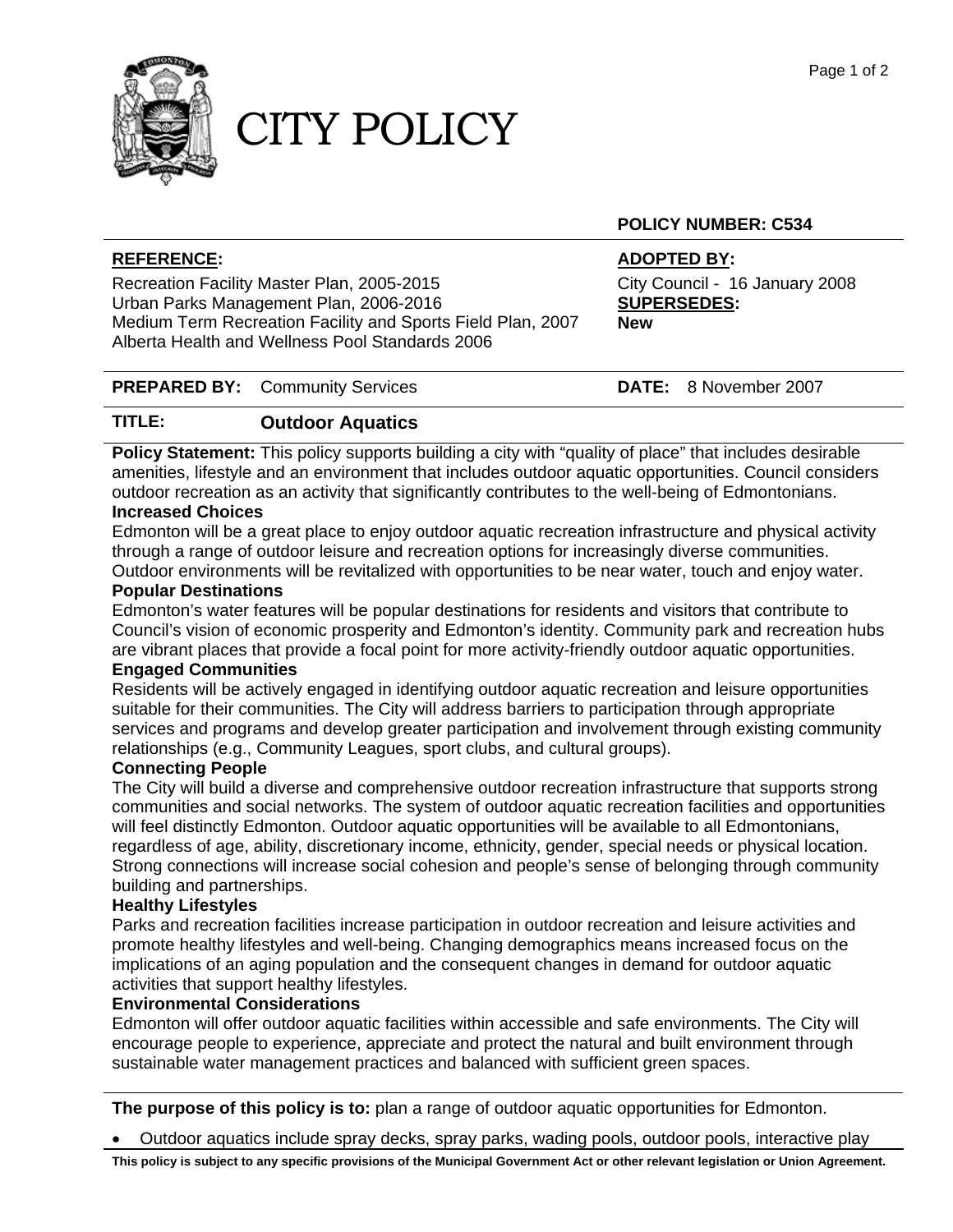

structures, fountains and water art, water walls and water curtains, urban beaches, swimming lakes, large scale interactive water parks and multi-purpose recreation centres with indoor and outdoor aquatic elements.

 This policy does not address amenities related to the North Saskatchewan River, natural areas and stormwater lakes.

#### **Neighbourhood Level:**

- 1. Water Playgrounds: This policy supports the opportunity for communities to choose playground and outdoor aquatic experiences most appropriate to their local needs. To support this, outdoor aquatic elements will be eligible for Neighbourhood Park Development Program (NPDP) funding.
- 2. Wading Pool Rehabilitation: Aging wading pools will continue to be evaluated for rehabilitation or conversion to a spray deck that offers shallow water experiences for children and conforms to provincial health regulations.

#### **District Level:**

- 1. Social Hearts: (as defined in the Medium Term Recreation and Sports Field Plan approved by Council in 2007) The Strategy identifies these outdoor gathering areas as opportunities to include either passive or active outdoor aquatic features in the design. The choice of amenity will be unique and appropriate for each site and the community it serves.
- 2. Spray Parks: New spray parks will be developed to address gaps in service opportunities. Future spray parks may be located at Social Heart sites. Existing spray parks will be renewed and revitalized wherever feasible.
- 3. Co-location Opportunities with Recreation Facilities: This concept blends indoor and outdoor aquatic facilities on the same site, expanding programming opportunities and benefiting from economies of scale. Outdoor aquatic opportunities will be considered in the development of new multi-purpose recreation facilities such as Clareview and Meadows sites, and as part of the Kinsmen Sports Centre.
- 4. Rehabilitation of Outdoor Pools: Edmonton's outdoor pools will be rehabilitated wherever feasible.

#### **City Level:**

- 1. Rehabilitation of Wading Pools: Wading pools in Kinsmen Park and Borden Park will be rehabilitated.
- 2. River Valley Parks: The central area of the city is well served with outdoor aquatic opportunities, therefore, small scale feature amenities will be developed at Hawrelak Park and Rundle Park that are in keeping with the aesthetics and capacity of each site.
- 3. Signature Outdoor Water Venues: The Strategy recommends an evaluation of developing two signature outdoor water venues in south and north Edmonton to address service gaps in new areas of Edmonton. These venues may contain constructed swimming lakes, outdoor pools, water parks, lazy rivers, water slides, urban beaches or whitewater paddling facilities. The evaluation will include a review of potential sites, capital and operating costs, and a community needs assessment. Facilities at this level will require viable partners, possibly with the private sector or neighbouring municipalities in the region.